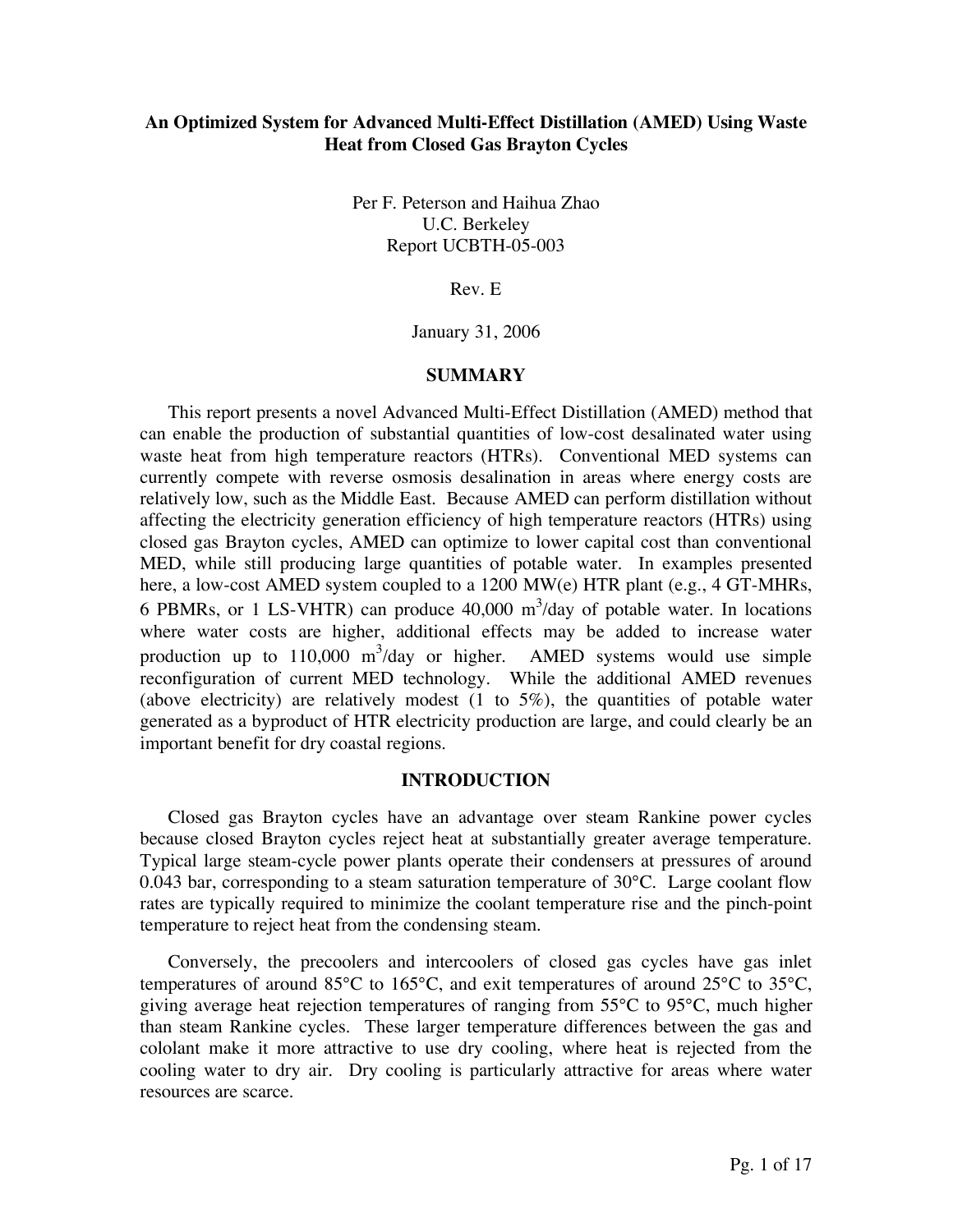Where water is available, but is not potable due to brackishness or salinity, one potential use for waste heat from closed gas cycles is to desalinate water. Desalination is of particular interest in dry coastal areas, where abundant seawater is available but potable water is scarce or must be transported over long distances, as in California. This report presents two novel designs and economic analysis and optimization for a modified multi-effect distillation (MED) desalination system for producing potable water from seawater and other poor-quality water sources using waste heat from closed gas Brayton cycles.

The effectiveness of distillation-based desalination systems is commonly expressed as the Gain Output Ratio (GOR), that is, the ratio of the mass flow rate of clean water produced, to the mass flow rate of steam supplied to drive the distillation process. If a four-unit GT-MHR power plant, 6 unit PBMR plant, or an equivalent 2400 MW(t) AHTR (Advanced High Temperature Reactor), operating with 50% electricity production efficiency, were to be coupled to an advanced multi-effect distillation (AMED) system with a GOR of 2.5, it would be capable of producing

$$
2.5 \frac{0.5(2400 \text{MWt})(3600 \text{ sec/hr})(24 \text{hr/day})}{(2.4 \text{MJ/kg})(1000 \text{kg/m}^3)} = 110,000 \text{m}^3/\text{day}
$$

of clean water. This water production rate for a single 1,100 MW(e) nuclear plant would be impressive. Currently, a very large desalination plant would is  $240,000 \text{ m}^3/\text{day}$  (the capacity of Taweelah A1), and in 1995 the total, worldwide production of desalinated water was only 21 million  $m^3/day$  performed in a total of approximately 11,000 plants [5]. Put another way, in 2002 water consumption by the City of San Diego (population 1,256,000) was 800,000  $m^3$ /day. Thus a nuclear power station the same size as the nearby 2,329 MW(e) San Onofre Nuclear Generating Station, using an AMED system, could provide a quarter of San Diego's current water supply if it used a closed Brayton cycle for power conversion.

Water delivered to San Diego from the Colorado River costs approximately  $$0.29/m^3$ , while in Saudi Arabia thermal distillation of water is performed for approximately \$0.70/ $m<sup>3</sup>$ . Thus desalination using waste heat from a 1,200 MW(e) nuclear plant with a GOR of 1 (40,000  $\text{m}^3$ /day) could produce potable water revenues of approximately \$12,000 at the low water price, while a system with GOR of 2.5 (110,000 m3/day) could generate revenues of \$70,000 per day. This can be compared to electricity revenues of \$1.2 million per day at an electricity price of \$4/MWhr. Thus desalination could add 1 to 5 percent to plant revenues. Conventional MED systems typically operate at  $GOR = 14$ , so the potential exists to further increase the AMED GOR by adding surface area.

Figure 1 shows a conventional MED system flow diagram, where the heat source is steam. When this steam condenses in the first effect, it boils a mass of water from brine which is slightly smaller than the mass of condensed steam, because some of the latent heat is consumed in sensible heating of the rejected brine. The distilled vapor from the first effect flows into a heat exchanger in the second effect. Because the second effect operates at lower pressure than the first, brine in the second effect evaporates at a lower temperature. The steam entering the heat exchanger condenses, forming potable water,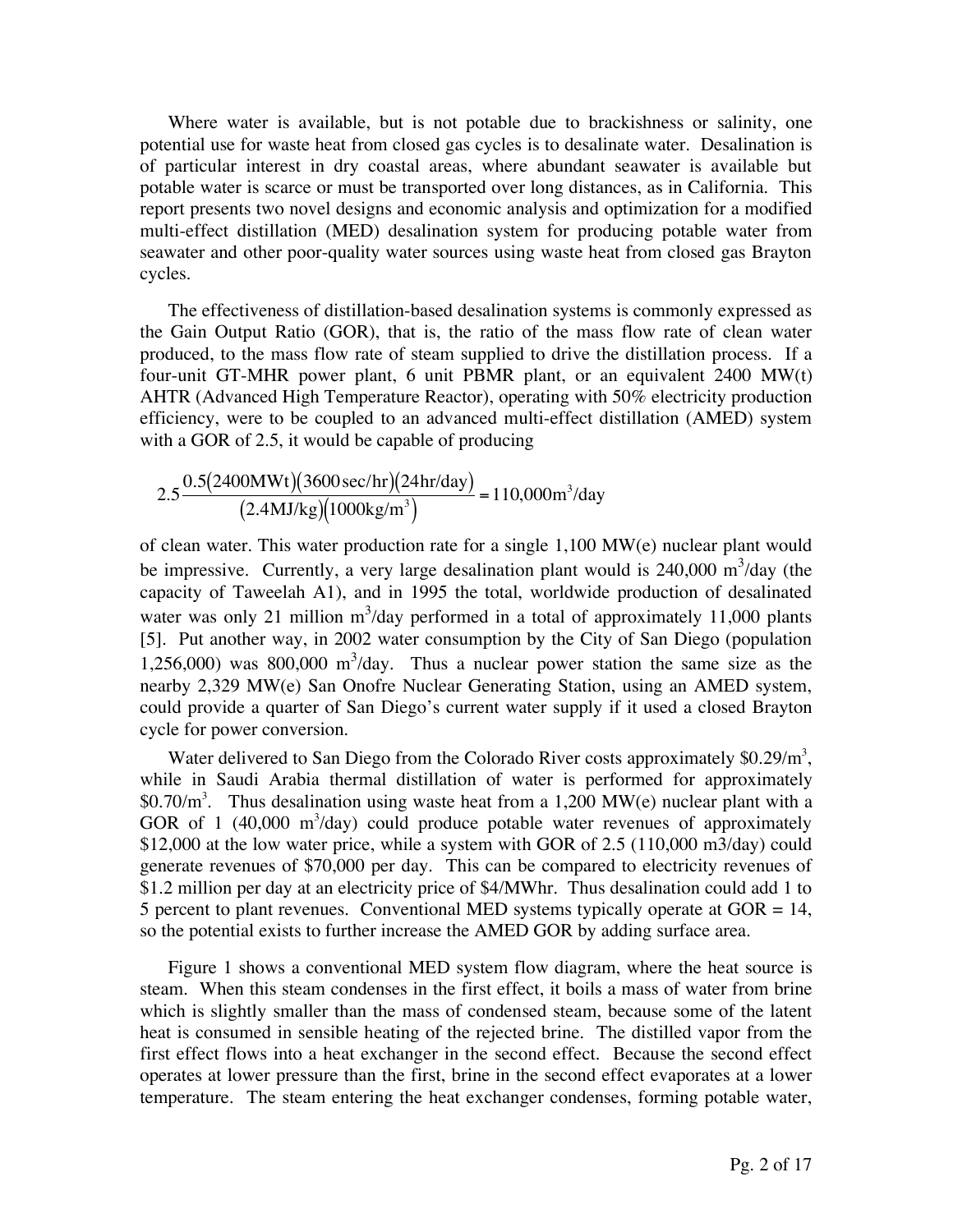and a slightly smaller mass of brine is evaporated. Various flow patterns for brine are possible, with MED systems typically choosing either co-current or counter-current flow of brine and steam (Fig. 1 shows a counter-current configuration). The steam generated in this effect then flows into the next effect, where the process is repeated at yet lower pressure. Finally, steam generated in the last effect is condensed using seawater as the ultimate heat sink. Figure 2 shows a photo of a conventional MED plant.



**Fig. 1** Schematic of a conventional MED system, using steam as a heat source, with four effects stages.



**Fig. 2** A 2-unit MED plant built by IDE Technologies with total capacity of 35,000 m3 /day (http://www.ide-tech.com/code/what.html).

For conventional MED, the Gain Output Ratio, GOR, is the ratio of the mass of potable water generated to the mass of steam consumed. In the ideal limit where each effect evaporates a mass of steam equal to the mass condensed, the GOR value approaches the number of effects n, GOR  $\rightarrow$  n. However, as the number of effects is increased, the heat exchanger surface area required increases as well. Because the logmean temperature difference (LMTD) available to drive heat transfer drops inversely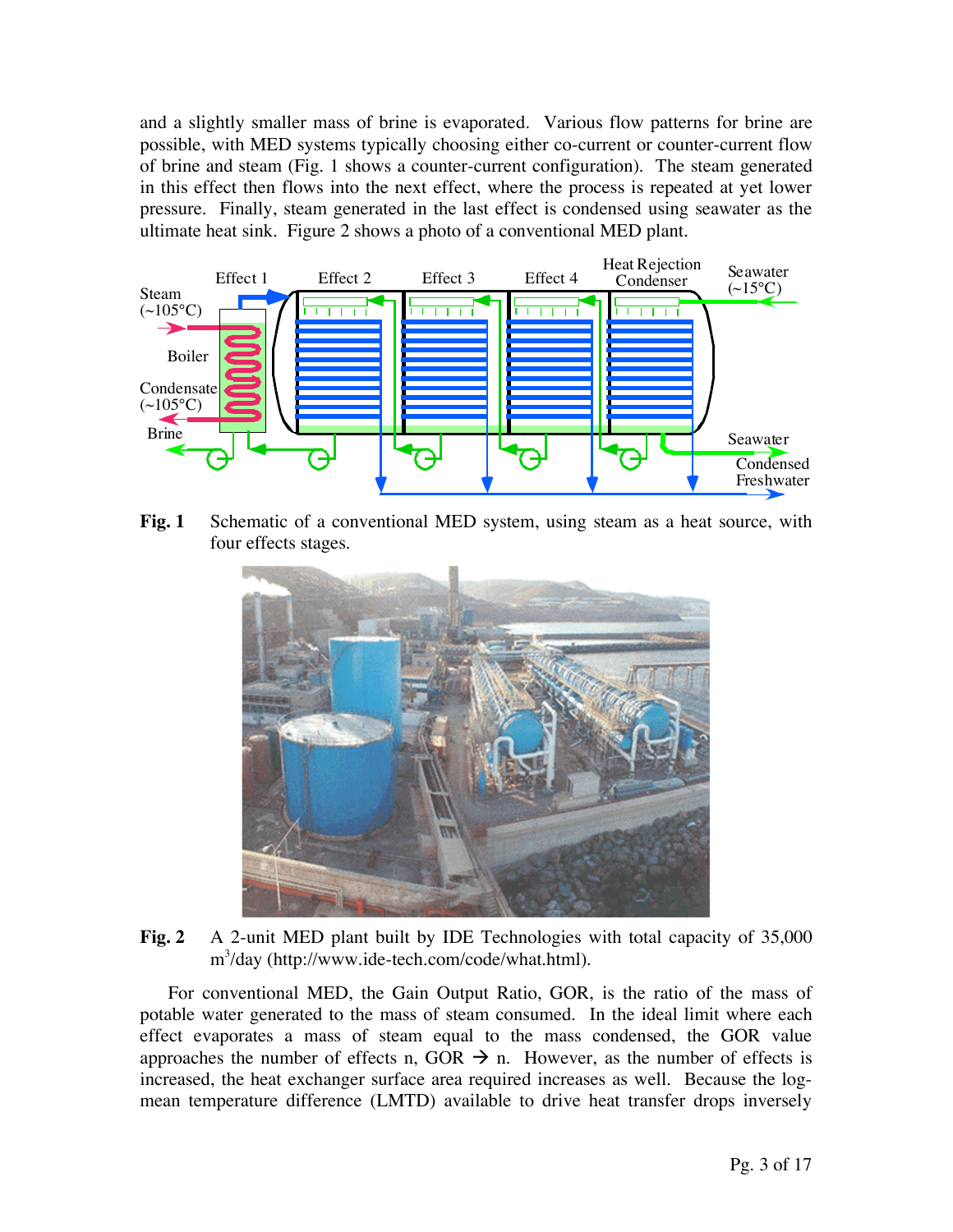with the number of effects n+1, the total effective surface area UA required for evaporation and for the final condenser increases approximately proportional to  $(n+1)^2$ . The capital cost of MED systems is roughly proportional to the total heat exchanger area, so the optimal number of stages depends upon the relative cost of energy to generate steam, versus capital cost of the heat exchange equipment. As the cost of energy increases, the optimal value of the GOR also increases.

In contrast to a conventional MED system, the cooling water from a closed Brayton cycle intermediate loop delivers heat across a range of temperatures. Figure 3 shows a simple version of an AMED designed to use this heat optimally. As with conventional MED, the AMED system consists of multiple effects stages, each operating at different pressures and temperatures. In the first stage, which operates at the highest pressure, coolant from the intermediate cooling system is supplied to a heat exchanger that evaporates seawater sprayed into the effects vessel. The distilled vapor flows to the next effects vessel and is condensed, evaporating additional seawater. Likewise, the intermediate cooling water also flows into a heat exchanger that evaporates additional seawater into this effects stage. Because the intermediate coolant heat exchangers add additional steam to each effect, each effect condenser has progressively larger surface area. After the last effects stage, the resulting vapor is condensed using seawater. The intermediate coolant is also cooled further by seawater, so that it is returned to the closed gas cycle near the minimum temperature available in the ambient environment.



**Fig. 3** Schematic of an AMED system with four effects stages and counter-current brine flow.

As shown in Fig. 4, the temperature distribution in the AMED differs substantially from a conventional MED system. In the AMED, the intermediate coolant temperature drops by approximately  $\Delta T = (T_{in} - T_{out})/(n+1)$  over each effect. For the AMED, the GOR can be defined based upon the sensible heat provided by the intermediate fluid, so that the total mass of potable water produced is  $m_T = GOR m_{IL}(T_{in} - T_{out})c_p/h_{fg}$ , where  $m_{\text{IL}}$  is the mass flow rate of the intermediate coolant,  $c_{\text{p}}$  the coolant specific heat, and  $h_{\text{fg}}$ the latent heat of water. Neglecting sensible heating of the brine, the mass of steam evaporated in the first effect approaches  $m \to m_{IL} \Delta T/(T_{in} - T_{out}) = m_{IL}/(n+1)$ . In the second effect, steam is evaporated both by heat transfer from the intermediate coolant, and by condensing the steam generated in the first effect. Summing across all n effects,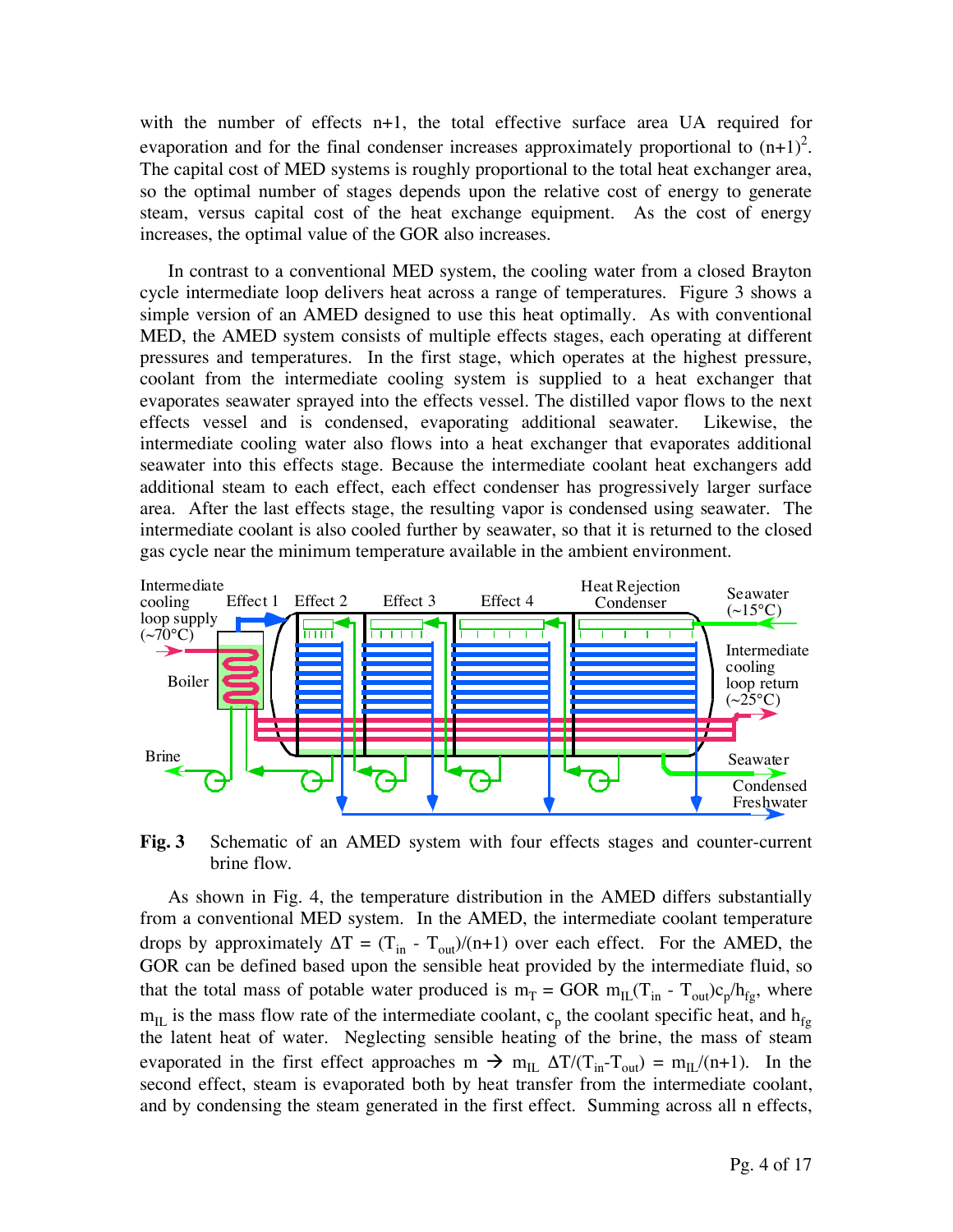the total mass of potable water generated is then  $m_T \rightarrow m_{IL} \sum i/(n+1)$ i=1  $\sum_{n=1}^{n} i/(n+1) = m_{\text{IL}} n/2$ , or equivalently GOR  $\rightarrow$  n/2. Therefore to achieve the same GOR AMED requires roughly twice as many effects as MED. As can be seen in Figure 4, for the same GOR and Top Brine Temperature (TBT) the larger number of effects results in smaller temperature differences across the heat exchangers, and as a consequence the AMED system will also require approximately 80% more heat exchanger surface area to provide the same GOR.



**Fig. 4** Comparisons of temperature distributions in a three-effect AMED system (Fig. 3), versus conventional MED (Fig. 1).

In general, it is found that effects stages operating at a TBT above  $62^{\circ}$ C to  $75^{\circ}$ C can experience excessive fouling. This is not a problem for a typical intercooled closed Brayton cycle, where the intermediate coolant might have a maximum temperature of  $T_{in}$  $= 70^{\circ}$ C (for T<sub>out</sub> = 25°C and T<sub>sea</sub> = 15°C). However, in cases where desalinated water prices are sufficiently high, designers may choose to eliminate compressor intercooling, which would increase the maximum coolant temperature to approximately  $T_{in} = 120^{\circ}C$ , and give rise to fouling concerns and reduced electricity generation efficiency.

To address high-temperature fouling a thermocompressor may be introduced, as shown in Fig. 5. In this case, the heat delivered at temperatures  $10^{\circ}$ C to  $20^{\circ}$ C or more above the TBT is used to boil water and drive a thermocompressor. The thermocompressor extracts low-pressure steam from the last effects stage or stages, increasing the steam mass flow and enthalpy delivered to the top effects stage, and thus increasing the mass flow of seawater evaporated in this stage. Because closed gas cycles deliver heat across a range of temperatures, more than one boiler may be used, operating at different temperatures, to reduce the LMTD between the water being boiled and the intermediate cooling water.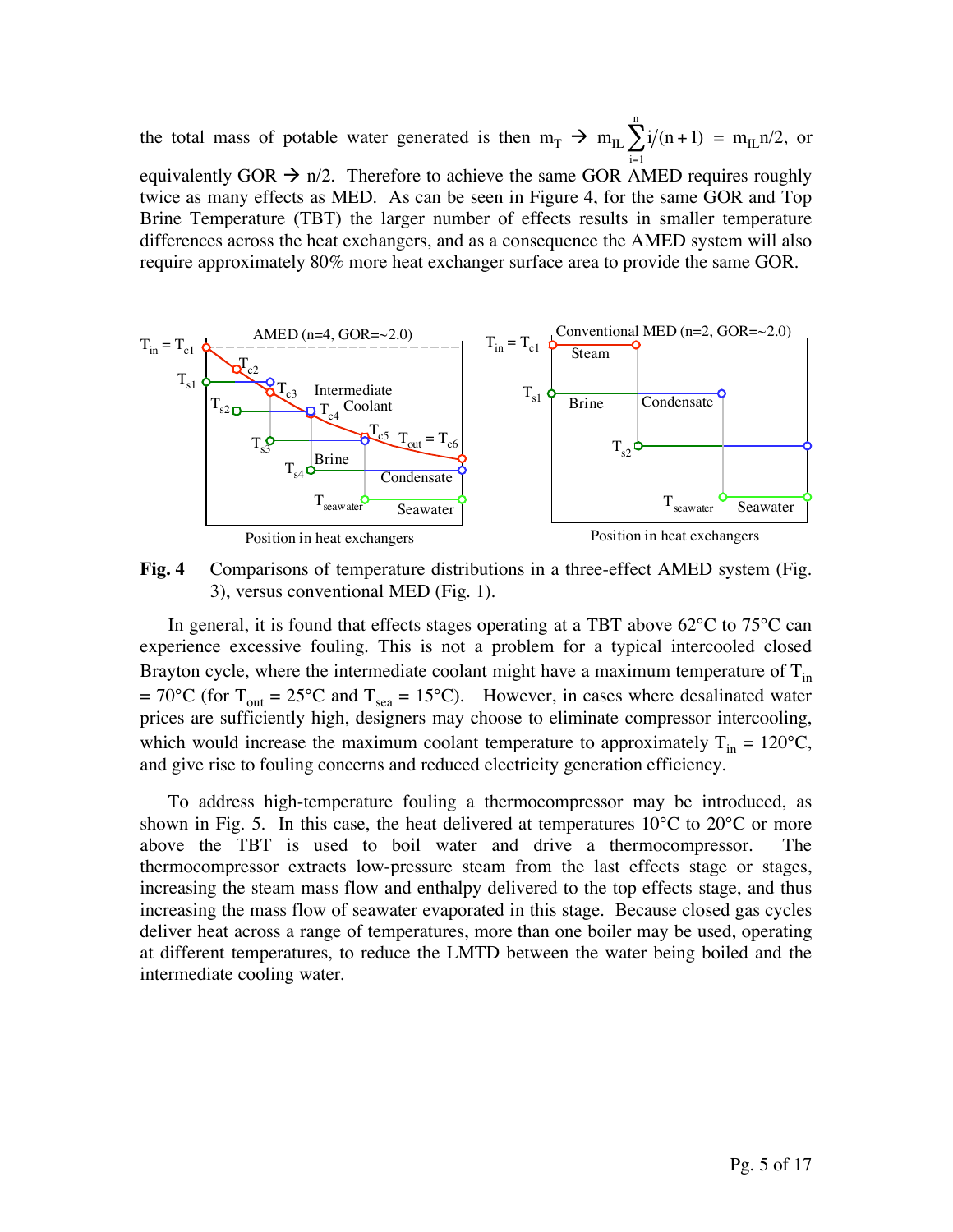

**Fig. 5** Schematic of a MED system using a single boiler and thermocompressor. Additional boilers and thermocompressors, operating at lower pressures, may be added to increase the system GOR.

### **REVIEW OF MED**

There are four different types of desalination plants in existence: multi-stage flash (MSF), multi-effect (ME), multi-effect vapor compression (MEV), and reverse osmosis (RO). In 1995 the MSF share of world capacity was 69%, whereas the RO share is about 23% and the ME is about 8% [1]. The conventional type of dual-effect plant normally consists of a steam supply, a number of effects, a series of preheaters, a train of flashing boxes, a condenser and a venting system. The motive steam is always extracted from a power generation turbine, a special boiler or by flashing steam from a waste energy source. ME plants have many limitations, i.e., as a top brine temperature (TBT) of 120<sup>o</sup>C by calcium sulfate scaling, and the temperature at the bottom end condenser is limited to the normal temperature of seawater used as a cooling water. The plant effects must be operated at specific vacuum pressure according to boiling point elevation, saturation pressure, salt concentration and others parameters. The number of effects in ME is restricted by the temperature difference between the condensing temperature at the first hot plant effect and the condensing temperature at the final condenser.

Low temperature (LT) and high temperature (HT) ME plant configurations are dictated by TBT. A high temperature is greater than 90°C and a low temperature is less than 90°C. Operating at high TBT results in a decrease in the specific heat transfer area because of the increase in temperature driving force per effect and the heat transfer coefficient, but the GOR value of a ME system is independent of the TBT. Operation at low temperature will avoid scaling and corrosion problems that might cause a serious problem in a HT-ME plant. TBT is limited to about 75°C with antiscalant treatment, but by using acid treatment of the feed water, one can operate at a higher brine temperature.

General Atomics' past research explored, in a preliminary way, the application of high temperature helium cooled reactors in either electricity or hydrogen production modes for desalination [2]. Three desalination technologies are discussed: RO and thermal processes using either MSF or ME. For the latter, it is found that the waste heat rejected from a high temperature reactor comes in power levels and temperatures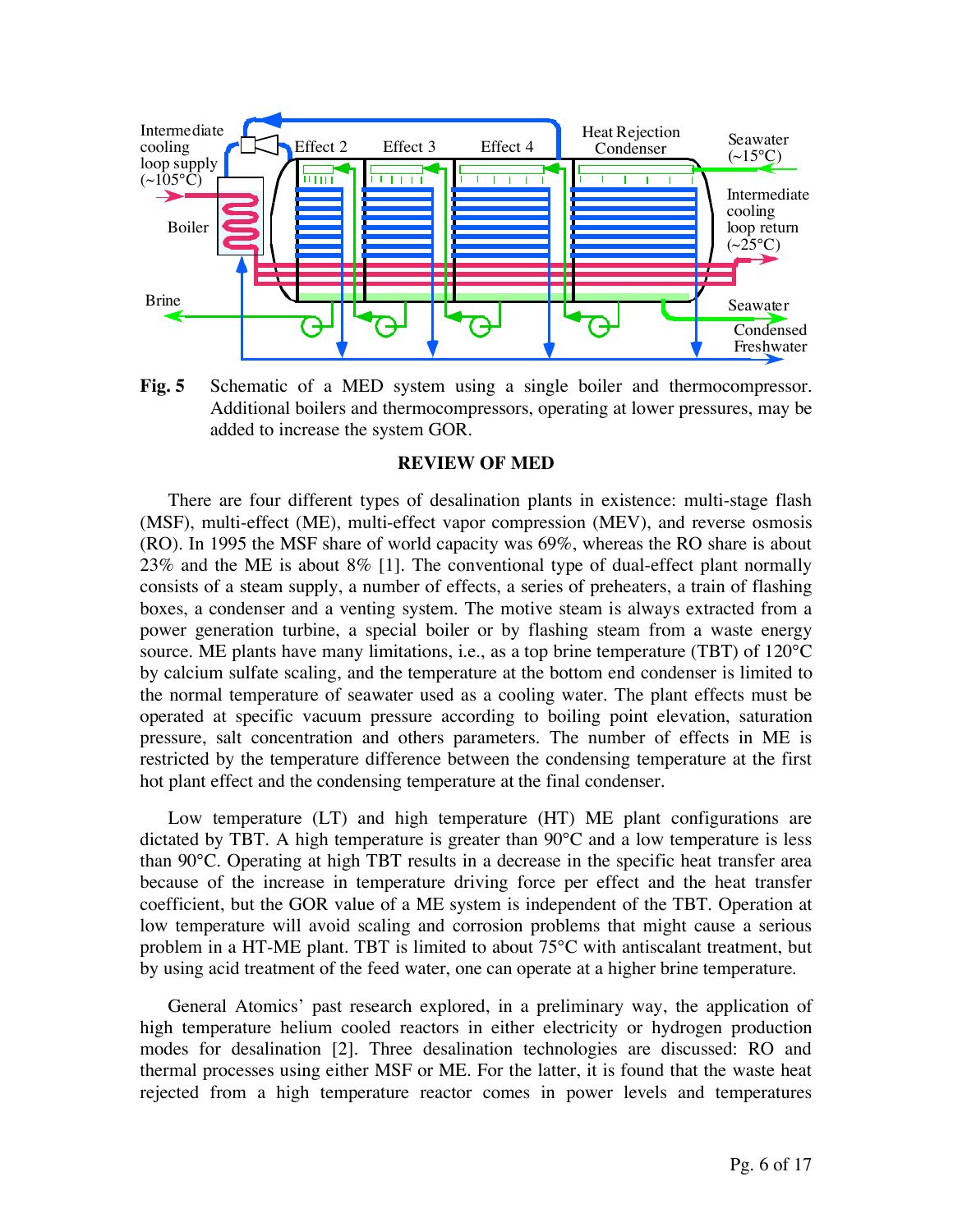reasonably well suited for desalination. An economic comparison was made using the best available data and scaling to compare the processes. Reverse osmosis and thermal distillation possess comparable costs within the error bars of the analysis, but RO generally resulted in slightly lower costs. Thus the choice between them can be made with other criteria such as feed salinity and product quality. It was also found that desalinated water co-produced with either electricity (RO and ME) or hydrogen (ME) are expected to cost about the same. Since hydrogen and desalinated water can be produced off the grid, this co-production architecture appears attractive for the early deployment of high temperature helium cooled reactors.

In the GA study, though, the waste heat was used to boil water, which did not take advantage of the fact that closed gas cycle waste heat is delivered across a range of temperatures. In the economic analysis, the authors also kept the same desalination system GOR value as commercial thermal plants would use, where the energy used must be paid for. However, with free heat from a closed gas Brayton cycle, one would want to look at lower GOR to lower capital cost, since capital cost will dominate the cost of the desalinated water. Because RO and MED distillation were found to be roughly competitive in the GA study, it can be expected that an optimized AMED system could be more attractive than RO for producing water, and that desalination could provide an attractive product for closed gas Brayton cycle systems that also produce electricity.

# **AMED USING PLATE-TYPE HEAT EXCHANGERS**

Plate-type heat exchangers have significant advantages for lower-temperature applications, because plates can be fabricated at low cost by stamping processes using corrosion resistant materials like titanium, and plate heat exchangers are compact and have high surface area to volume ratios, which can reduce the size of vacuum vessels required for MED.



**Fig. 6** Alfa-Laval MED desalination unit using plate type heat exchangers.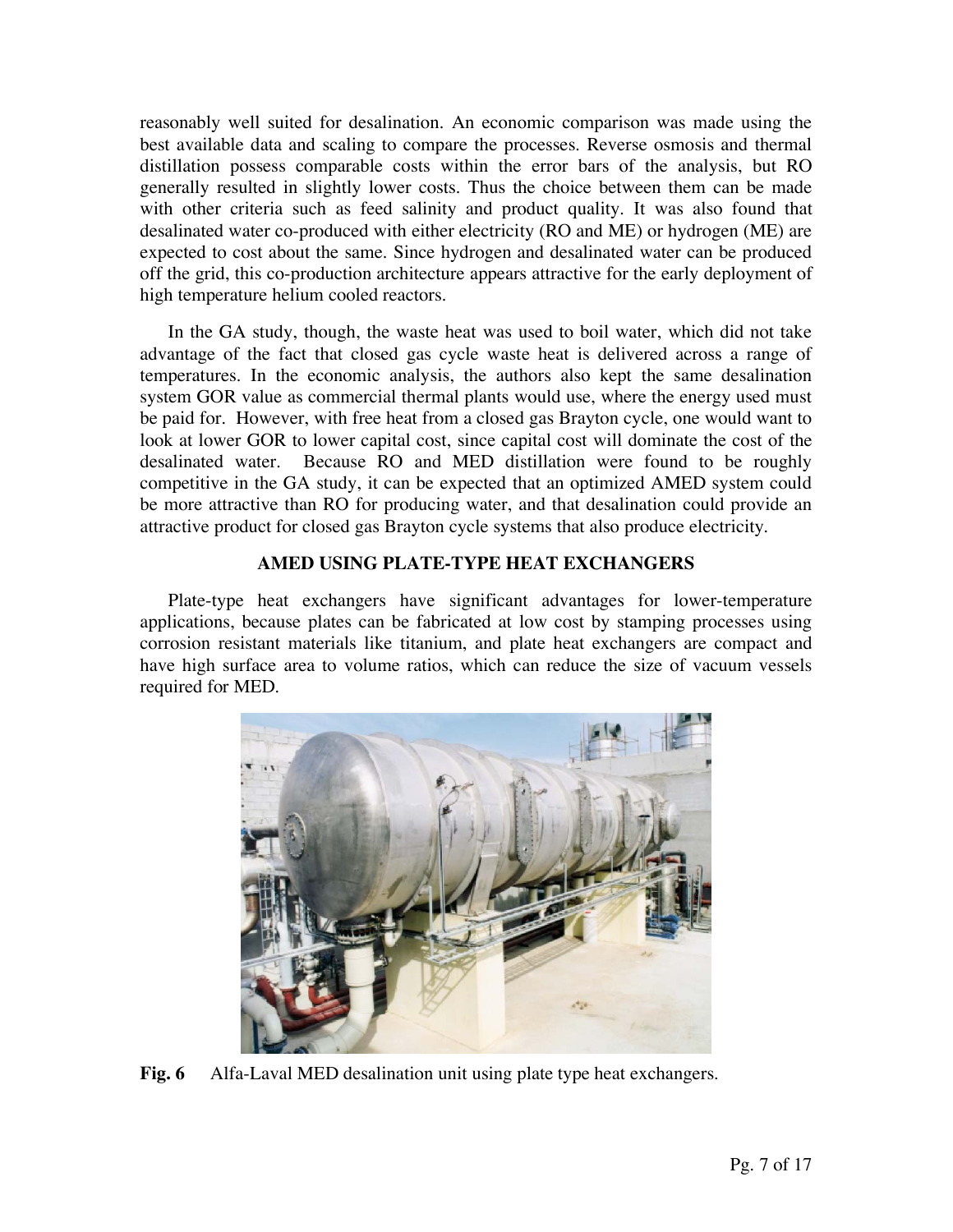Figures 6 and 7 show photos of a recently developed commercial plate type MED system. The design can be readily and simply adapted to function as an AMED, with the coolant and condensation heat exchangers integrated into single units. Figure 8 shows the flow configuration for a plate-type AMED system. Figure 9 shows a plate gasket system for directing the flow of the coolant, evaporating brine, and condensing fresh water.



**Fig. 7** Alfa-Laval titanium stamped plates for MED desalination.



Fig. 8 Schematic diagram of flow inside a plate-type AMED system..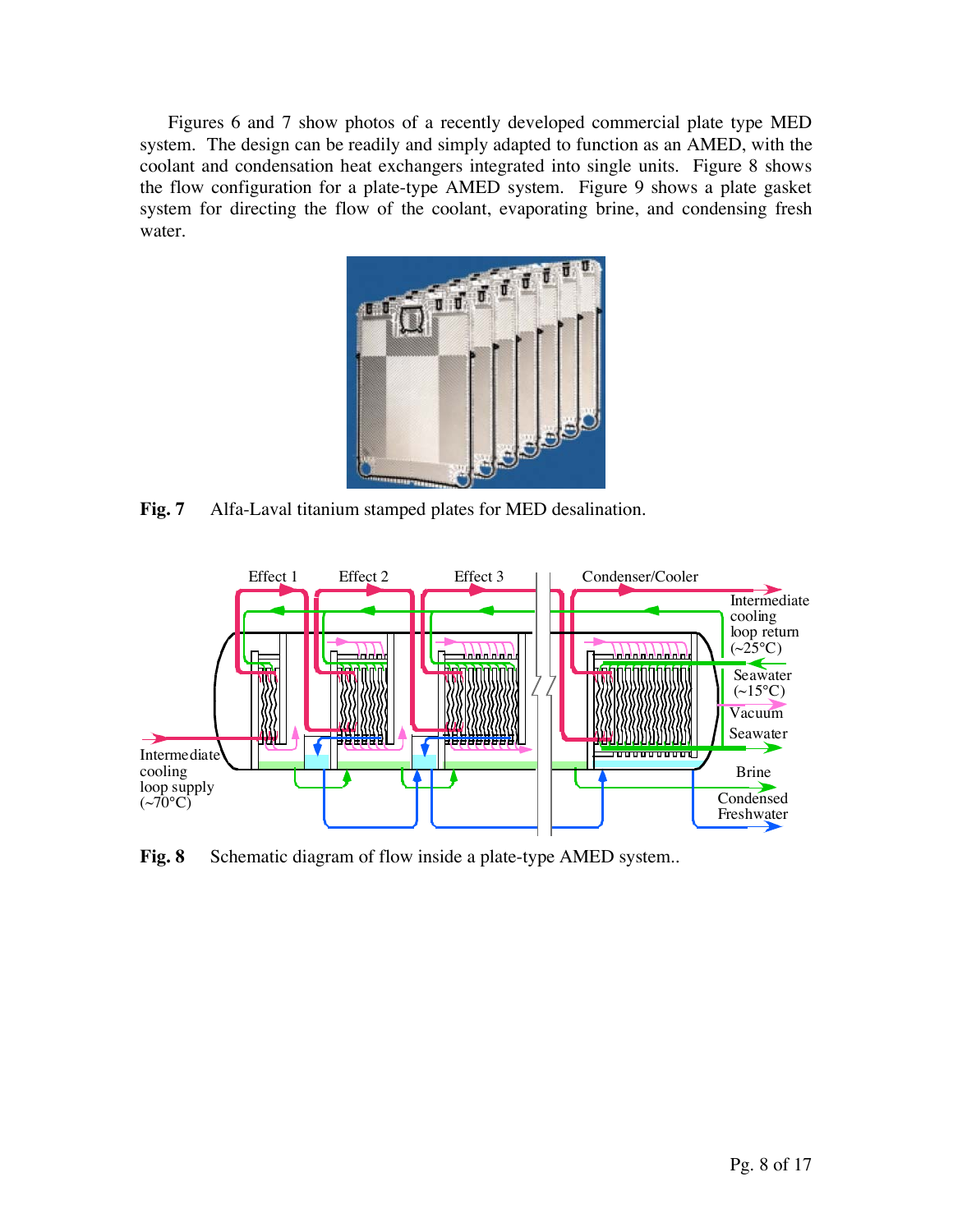

**Fig. 9** Schematic gasket configurations for AMED with plate-type heat exchangers.

# **ECONOMIC ANALYSIS OF COUPLING MULTIPLE REHEAT GAS CYCLES WITH MED**

Closed gas Brayton cycles are being developed for high-temperature gas cooled reactors, including the GT-MHR and PBMR. U.C. Berkeley is also developing concepts of multiple reheat Brayton cycle power conversion systems using heat from high temperature molten salts or liquid metals systems (MCGC) [3]. Figure 10 shows the schematic flow diagram for one reference three-expansion-stage MCGC, using three PCU modules (HP, MP, and LP) each containing a generator (G), turbine (T), compressor (C), and heater and cooler heat exchangers, with a recuperator (R) located in a fourth vessel. The reference thermal power is 2400 MW. For a turbine inlet temperature of 900 $^{\circ}$ C, the net thermal efficiency is 54% for this configuration with one compression and intercooling for each reheat and expansion stage. The helium outlet and inlet temperatures in the coolers are 35°C/142°C. Additional intercooling can further increase the efficiency. With two stages of compression and intercooling for each reheat and expansion stage, the net thermal efficiency is 56%. The intercooler helium inlet temperature for this case is 86°C. The low efficiency MCGC system can couple with HT-MED desalination system with TBT about 120°C. The high efficiency MCGC system can couple with LT-MED system with TBT about 70°C. All the heat transferred to the desalination plant is waste heat. The cooling water coming out of the intercoolers can directly go to desalination heating lines to boil brine water as shown in Figure 1 and 2. The design goal here is trying to use this waste heat to generate maximum net revenue (net electricity revenues plus net water revenues) without affecting the electricity production.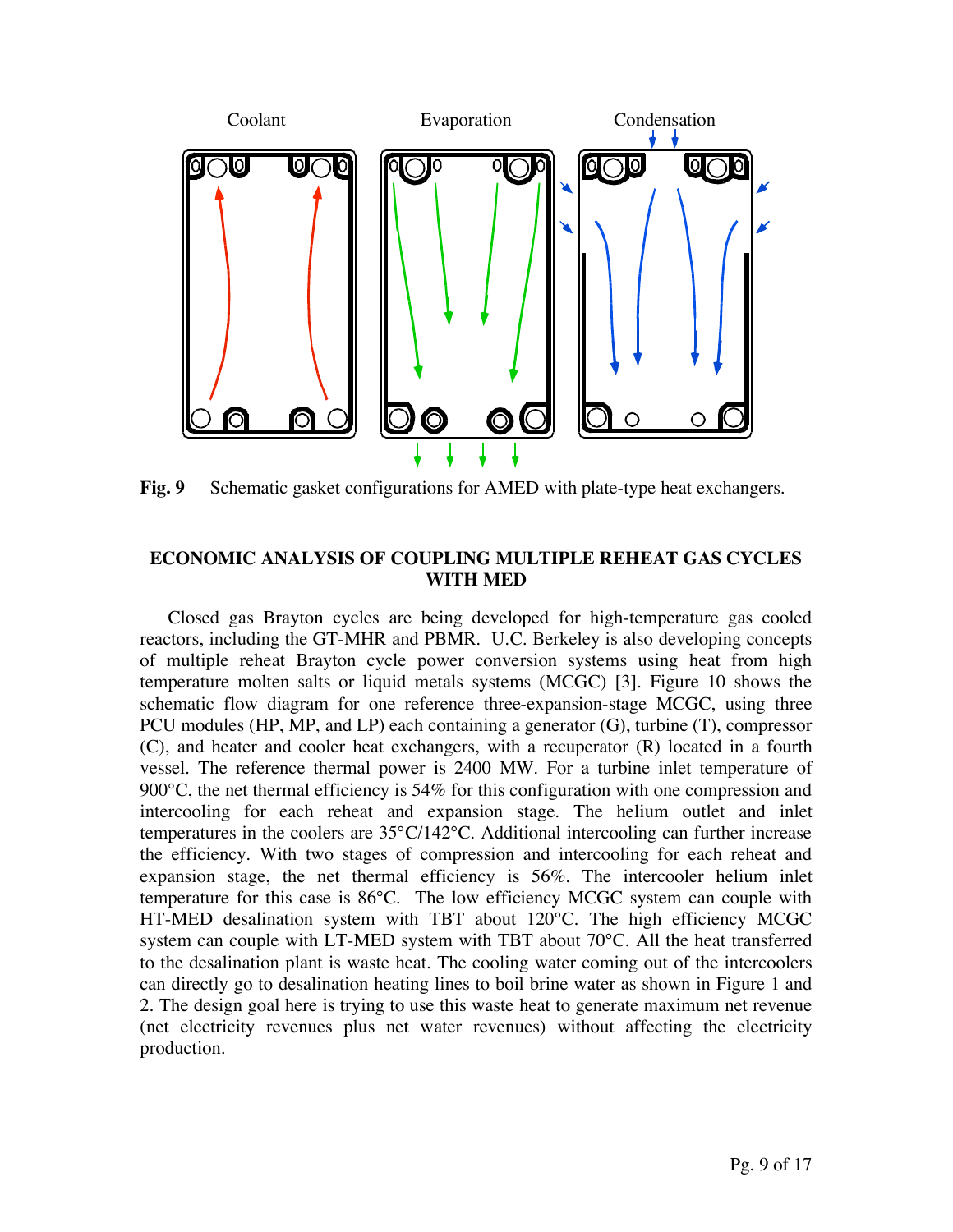

**Fig. 10** Schematic flow diagram for the reference three-expansion-stage MCGC, using three PCU modules (HP, MP, and LP) each containing a generator (G), turbine (T), compressor (C), and heater and cooler heat exchangers, with a recuperator (R) located in a fourth vessel.

The cost of water (COW) from a MED desalination plant varies significantly with design, size, location, brine water type and other factors. For modern large MED desalination plant, \$0.70 per  $m<sup>3</sup>$  water production can be achieved [2, 4]. The COW includes water plant installation, thermal energy cost, capital cost, maintenance cost, electricity cost, and others. For a MED plant, the electricity cost in COW is only 1% and can be ignored. For a tower type MED, the water plant cost is about 37% and the thermal energy cost is 27% [5]. For a MED plant coupling with a closed gas cycle, the thermal energy cost can be zero if the system is optimized.

As a first-order approximation, the MED water plant cost can be assumed proportional to the total heat transfer area. According to reference [6], a function of relative specific heat transfer area with the number of effects and TBT can be obtained through multivariate regression. The range of number of effects is from 4 to 18 and the range of TBT is from 80ºC to 105ºC. Figure 11 shows the specific heat transfer area relative to the value for a plant with 14 effects and 105ºC TBT. With the increase of the number of effects, more specific heat transfer area is needed for one effect. Each effect has larger temperature difference with higher TBT, therefore less heat transfer area. If we assume \$0.70/ $m^3$  COW for a regular MED plant with 14 effects and 105°C TBT, the specific water cost except for thermal energy for an AMED system can be estimated by the following equation:

$$
c_o(n_e, TBT) = c_w(1 - r_e - r_i) + c_w \cdot r_i \cdot \frac{(n_e + 1)^2}{(14 + 1)^2} \cdot 1.8 \cdot p\left(n_e, \frac{TBT}{273.15K + 105K}\right),\tag{1}
$$

where  $n_e$  is the number of effects,  $c_w = $0.70/m^3$  the reference COW for a regular MED plant,  $r_e$  the fraction of thermal energy cost in the COW,  $r_i$  the fraction of installation's capital cost in the COW, 1.8 an area multiplier for the AMED area requirement compared to MED area, and p the relative specific heat transfer area for each effect as a function of the number of effects and TBT. For an AMED plant using waste heat as for the cases we are considering for closed gas cycle plants,  $c_0$  is the actual COW. Figure 12 shows COW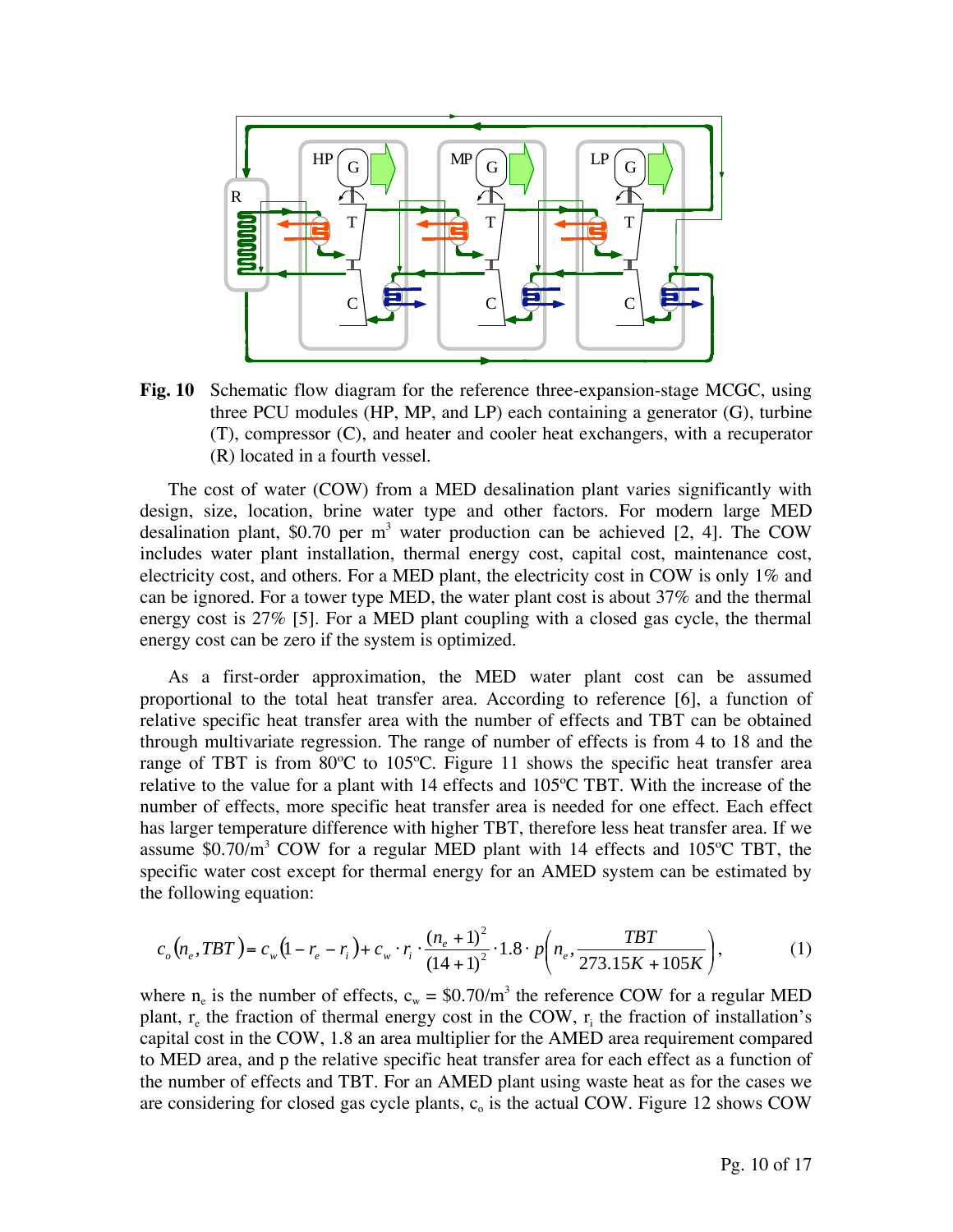for the LT-AMED case and the HT-AMED case. As the number of effects increases, the COW increases because more heat transfer area is needed for each effect. But this does not mean that the net revenue from desalination will decrease with the increase of number of effects because this is only the unit water cost  $(\$ per m<sup>3</sup>)$ .



**Fig. 11** Relative specific heat transfer area per effect as the function of number of effects and TBT (142°C for HT-MED and 86°C for LT-MED).



**Fig. 12** COW as the function of number of effects and TBT.

 The GOR for a modern large MED plant is directly related to the number of effects and weakly related with TBT [6]. Here we assume that GOR is only related to the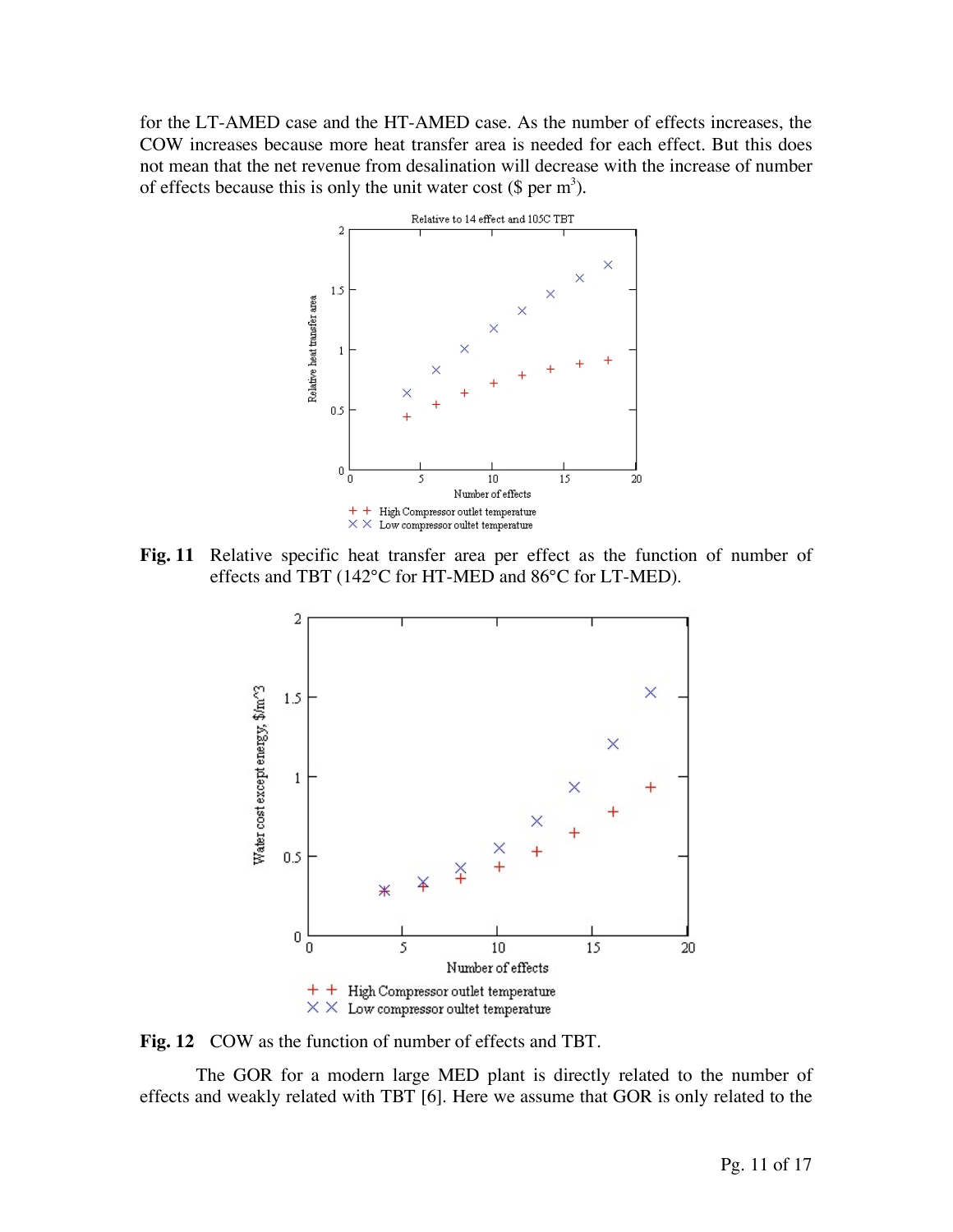number of effects to simplify the analysis. According to reference [6], for conventional MED the GOR as a function of the number of effects can be correlated using regression methods as shown in Figure 13. The water production rate can then be calculated as:

$$
Q_{w}\left(n_{gor},\eta\right) = \frac{0.5n_{gor} \cdot Q \cdot (1-\eta)}{h_{fg} \cdot 1000 \frac{kg}{m^3}},\tag{2}
$$

where  $n_{\text{gor}}$  is the GOR,  $\eta$  the power cycle efficiency, Q the total thermal power, and  $h_{fg}$ the specific heat of evaporation for water. Figure 14 shows the water production rates for two cases as a function of number of effects. The water production rate increases with the number of effects.



**Fig. 13** GOR for conventional MED as a function of number of effects.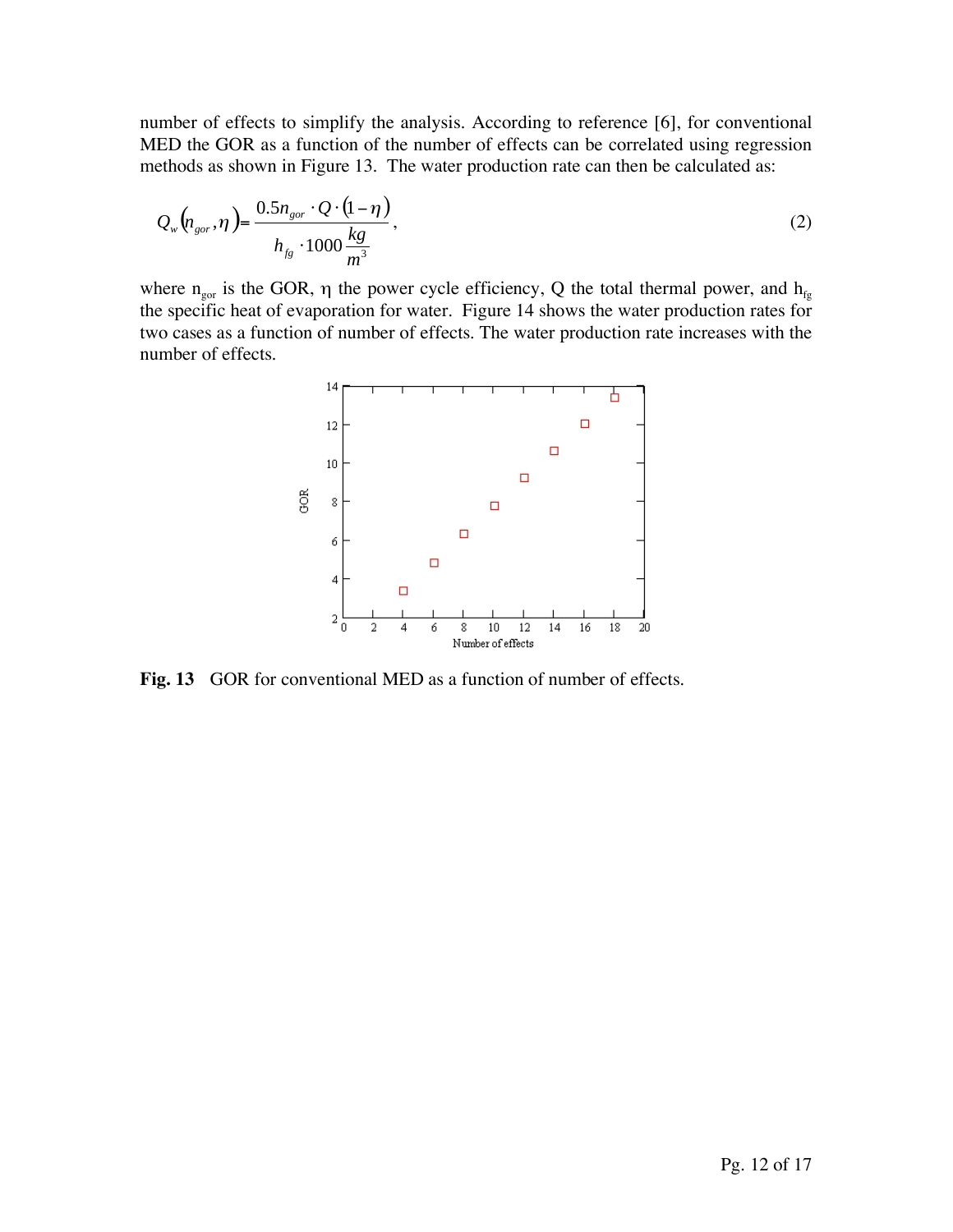

**Fig. 14** Water production rate for a 2400 MW(t) HTR as a function of number of AMED effects.

The net daily desalination revenues from combined AMED and electricity production can be calculated from the following equation:

$$
E_w(n_e, \eta, TBT, v_w) = Q_w(n_{gor}, \eta) \, day \cdot (v_w - c_o(n_e, TBT)), \tag{3}
$$

where  $v_w$  is the water price [\$/m<sup>3</sup>]. Assuming that the electricity price is \$0.04 per kWh and the generation cost is \$0.03, the net electricity earnings per day from a large MCGC power cycle can be calculated by:

$$
E_e(\eta) = \frac{Q \cdot \eta \cdot day}{kW \cdot hr} \cdot (0.04 - 0.03),\tag{4}
$$

The total earning per day for a combined power and MED desalination plant then is

$$
E(n_e, \eta, TBT, \nu_w) = E_w(n_e, \eta, TBT, \nu_w) + E_e(\eta), \qquad (5)
$$

With Eq. (5), we can find optimal number of effects for different water prices. Water prices vary with location. Three cases are considered in this paper: the first one is  $$0.29/m<sup>3</sup>$  which is the water cost delivered to southern California from the Colorado river; the second one is  $$0.70/m<sup>3</sup>$  which is the typical desalination water cost for Middle Eastern countries; and the third one is  $$0.50/m<sup>3</sup>$  which is the average of the first two. Figures 15 to 17 show the net revenues per day for the combined plants with different assumptions. Tables 1 to 3 summarize the optimized results for different water prices.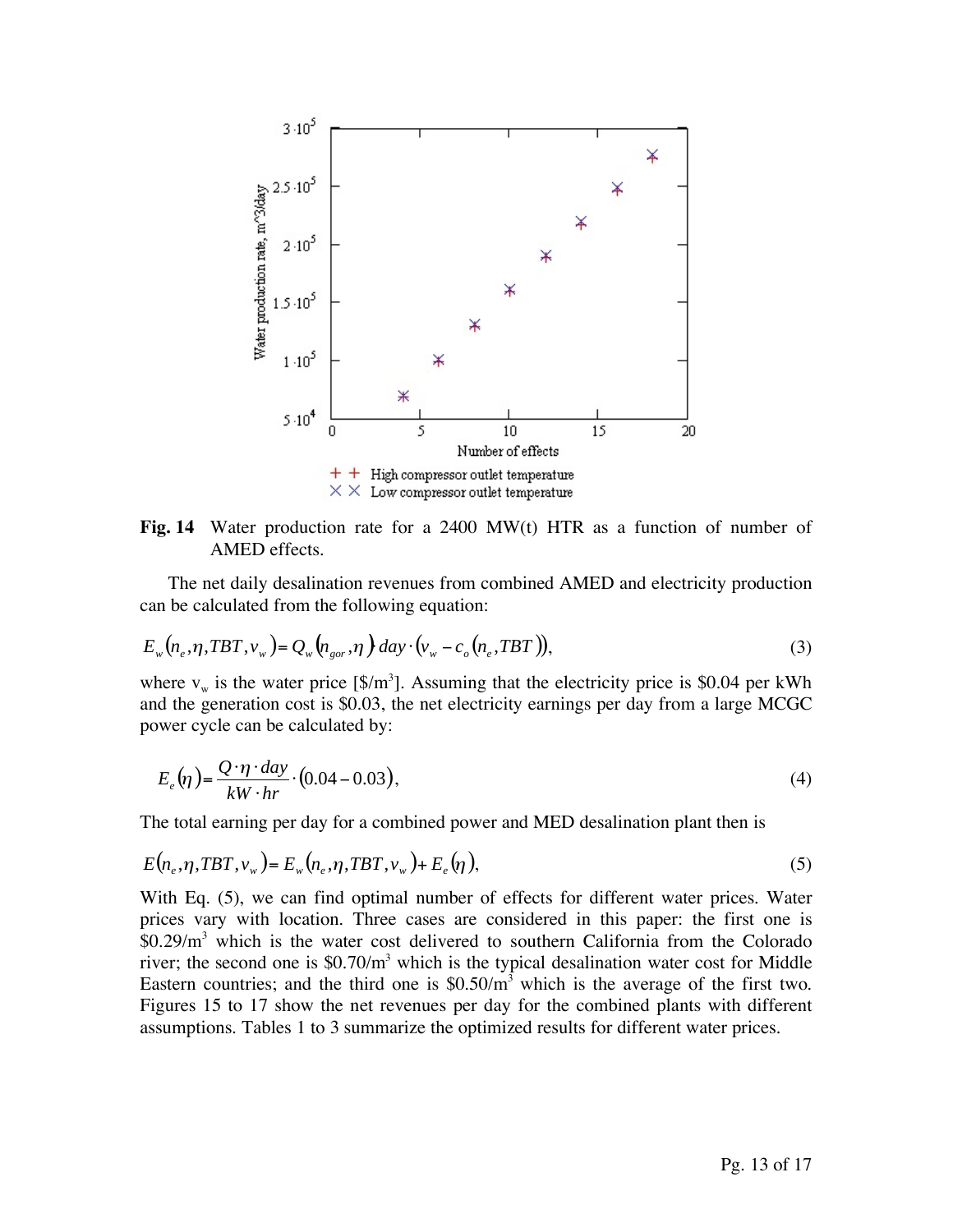

**Fig. 15** Net revenues per day for a combined power and AMED desalination plant for a water price of  $$0.29/m<sup>3</sup>$ .



**Fig. 16** Net revenues per day for a combined power and AMED desalination plant for a water price of  $$0.70/m<sup>3</sup>$ .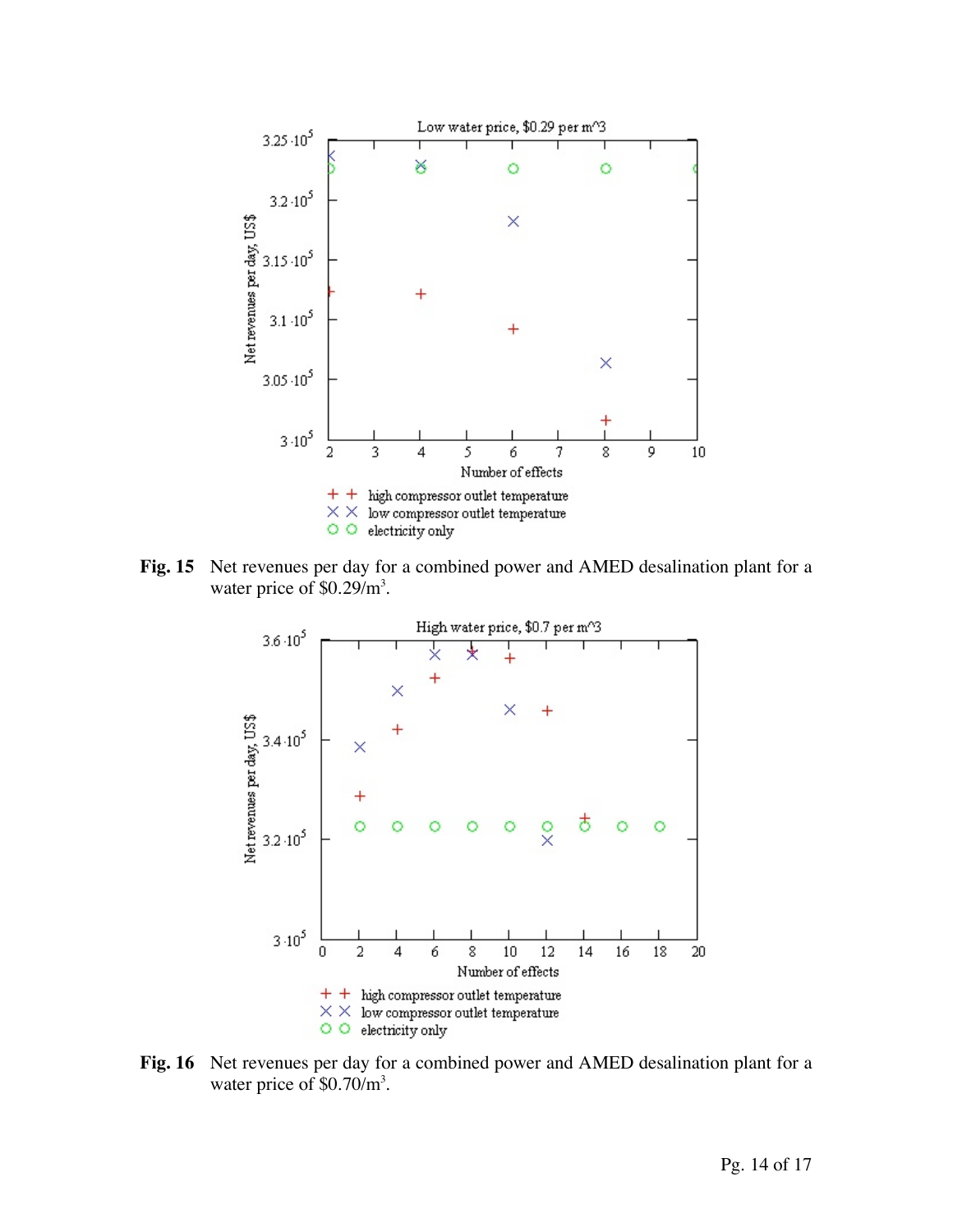

**Fig. 17** Net revenues per day for a combined power and AMED desalination plant for a water price of  $$0.50/m<sup>3</sup>$ .

**Table 1** Maximum net revenue increase and water production rates for a 2400 MW(t) HTR with water price of \$0.29

|                                                                                      | <b>LT-AMED</b> | <b>HT-AMED</b> |
|--------------------------------------------------------------------------------------|----------------|----------------|
| TBT, $[°C]$                                                                          | 70             | 120            |
| Optimal number of effects, [-]                                                       |                | N/A            |
| Maximum net revenue increase relative to the maximum<br>electricity net revenue, [-] | $0.3\%$        |                |
| Water production rate, $[m^3/day]$                                                   | $3.6x10^4$     | N/A            |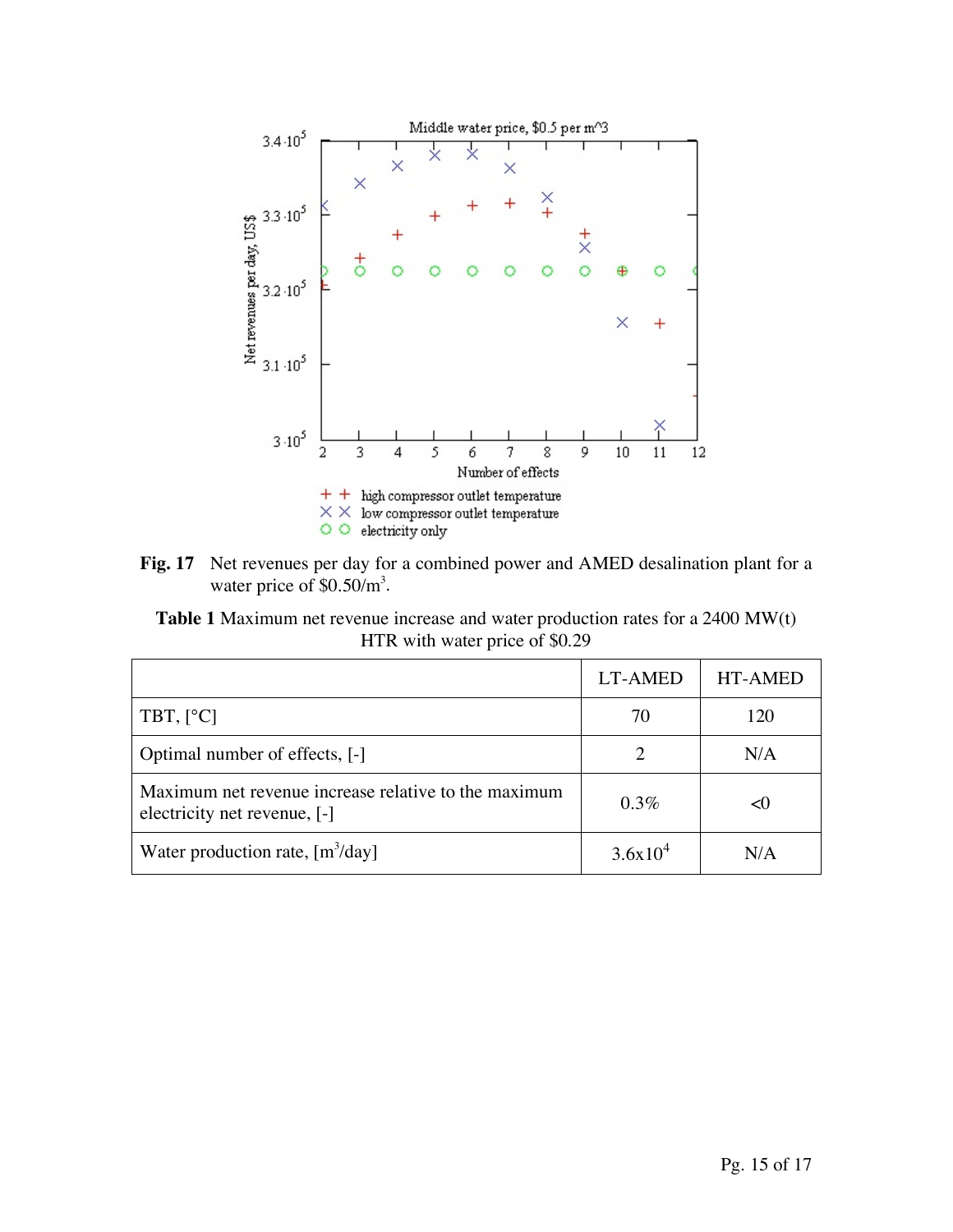|                                                                                                    | LT-AMED           | <b>HT-AMED</b> |
|----------------------------------------------------------------------------------------------------|-------------------|----------------|
| TBT, $[°C]$                                                                                        | 70                | 120            |
| Optimal number of effects, [-]                                                                     |                   |                |
| Maximum net revenue increase relative to the maximum<br>electricity net revenue, $\lceil - \rceil$ | $11\%$            | $11\%$         |
| Water production rate, $[m^3/day]$                                                                 | $1.1 \times 10^5$ | $1.4x10^5$     |

**Table 2** Maximum net revenue increase and water production rates for a 2400 MW(t) HTR with water price of \$0.70

# **Table 3** Maximum net revenue increase and water production rates for a 2400 MW(t) HTR with water price of \$0.50

|                                                                                      | LT-AMED     | <b>HT-AMED</b> |
|--------------------------------------------------------------------------------------|-------------|----------------|
| TBT, $[°C]$                                                                          | 70          | 120            |
| Optimal number of effects, [-]                                                       | 6           |                |
| Maximum net revenue increase relative to the maximum<br>electricity net revenue, [-] | $4.8\%$     | $2.8\%$        |
| Water production rate, $[m^3/day]$                                                   | $0.95x10^5$ | $1.2x10^5$     |

Based on this approximate analysis, for the low water price cases (Table 1), only the LT-AMED case can produce a small net revenue from seawater desalination. Maximizing the electricity generation should be pursued. Although the energy is free, the relative high water plant cost and cheap water make the cogeneration not economically competitive. For the high water price (Table 2), LT-MED and HT-MED can generate 10% higher net revenue than pure electricity generation. For the middle water price (Table 3), LT-MED and HT-MED can increase net revenue by roughly 5% and 3%, respectively. For LT-MED, the number of effects tends to optimize at lower number while for HT-MED the number of effect optimizes at a higher number, as expected because the high compressor outlet temperature reduces the electricity production efficiency. HT-MED tends to have experienced excessive fouling problems and higher operational cost. Under similar net revenues, LT-MED is preferred.

While the increase in the net plant revenues is relatively small for the lowest water price, still the water production rates for all the cases studied (40,000 to 140,000  $m<sup>3</sup>/day$ ) are substantial and comparable to the largest current desalination plants. Therefore, economies of scale may further reduce the cost of AMED systems coupled to high-temperature nuclear power plants. In this study, the AMED with vapor compression (VC) is not considered. Vapor compression could further increase GOR, and potentially